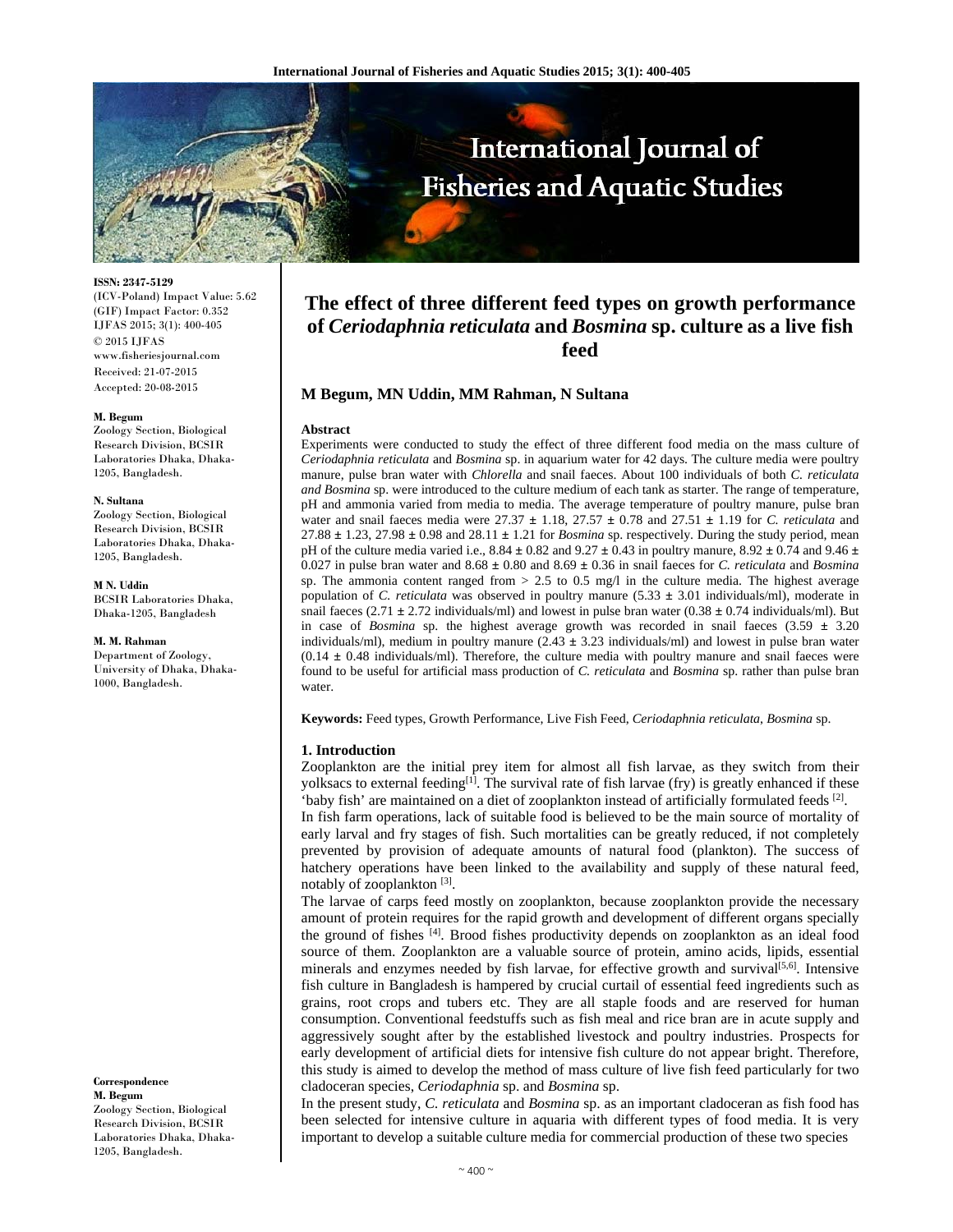and make a comparison between them which will be an inexpensive alternative to other commercial feeds needed for fish rearing. Therefore, the major objectives of the study were - to make a comparative study of different culture methods; to find out the suitable food medium for the maximum growth of both *Ceriodaphnia* and *Bosmina* sp*.*; to develop an easy, simple and low cost method for supplying live fish feed; to find out the proper utilization of organic fertilizer for live fish feed culture.

# **2. Materials and methods**

The experiments were conducted over a period of 42 days in the Zoology Section of BCSIR Laboratories, Dhaka. *C. reticulata* and *Bosmina* sp. were collected from local water bodies of Dhaka city and this species was identified according to Brooks [7]. The culture media maintained in 12 aquarium tanks of 75 cm x 36 cm x 36 cm size with aeration for 24 hrs. Each tank was washed, left to dry and then filled with 30 litres of tap water. The tap water was kept for two days for seasoning. On the 3rd day, the tanks were fertilized by three different types of food media with three replicates for each treatment. The media were pulse bran water with *Chlorella*   $(1.5g$  Urea+0.3g TSP + 3g salt + 600 ml pulse bran water + 100 ml *Chlorella* + 30 litres of water), poultry manure (13.45g dried manure + 30 litres of water) and snail faeces (six apple snails feed on 2-3 cabbage leaf daily). Additional feed, approximately 50-100% of the initial amount were added to 5 days later. On the third day of the experiment, about 100 individuals of *C. reticulata* and *Bosmina* sp. were introduced to the culture medium of each tank as starter. Water levels of aquaria were maintained by addition of water regularly. Following initiation of different growth experiments, the number of living individuals of each tank was counted at one day interval. These processes continued until population study in each replication had started to decline. The populations of *C. reticulata* and *Bosmina* sp. were recorded by using the Sedgewick-Rafter counter cell which is 50 mm long, 20 mm wide and 1 mm deep. Zooplankton number (no/ml) was calculated according to the formula by Boyd and Lichktoppler [8]:

Number of zoopankton/ml=

T×1000

 $A \times N \times Vol$ . of concentration in ml/vol. of sample

Where, T= total number of zooplankton counted A=area of grid in  $mm<sup>2</sup>$ 

N=Number of grids counted

 $1000$  = area of counting chambers in mm<sup>2</sup>

Physio-chemical parameters such as water temperature, pH (Oyster portable pH meter, pp-201), Ammonia (determined by a calorimetric method, APHA, 1985) of the culture media were recorded once in every 3 days.

# **2.1 Data analysis**

Descriptive statistics of parameter of mass culture of *C. reticulata* and *Bosmina* sp. were computed at first. Then Pearson's Correlations were calculated to see the relation between the parameters. The regression analysis for different food media and culture were used to show the dependency of these parameters on mass culture of the live fish feed. In order to test the equality of number of individuals per milliliter in two different fish feeds (*C. reticulata* and *Bosmina* sp) and three cultivation media (poultry manure, pulse bran water and

snail faeces) one way analysis of variance (ANOVA) test was used. Since parameters varies significantly  $(p<0.05)$  in different cultivation media, Duncan Multiple Rage Test (DMRT) of Post Hoc was performed. The statistical package namely SPSS (version 17.0) was used for data analysis.

#### **3. Results**

This study to compare the growth of Zooplankton-*Ceriodaphnia* and *Bosmina* cultured in three types of food media (Poultry manure/PM, Pulse bran water /PW and Snail faeces/ SF) showed great variation in every parameter. Water quality characteristics (Temperature, p<sup>H</sup>, Ammonia) in the culture media and the number of individuals produced during 42 days experiment are summarized in Table 1. Among the media, the highest average number of individuals of *Ceriodaphnia*  $(5.25 \pm 3.01)$  was recorded in poultry manure whereas *Bosmina* reared on snail faeces showed the highest density  $(3.68 \pm 3.20)$  of new progeny. On the other hand, the lowest number of individuals was estimated in pulse bran water in both types of culture organisms- *Ceriodaphnia* (0.38**±**0.74) and *Bosmina* (0.06 **±** 0.48) (Figure - 1). The highest mean temperature was recorded in SF medium (28.11 **±** 1.21) for *Bosmina* culture and more or less same range in all other culture media (Table 1). The mean pH observed was more than 8.68 in all treatments. The average Ammonia estimated was between 0.50-2.42 in all the treatments. However, there was no poor water quality conditions observed throughout the study.

In poultry manure, there was a significant positive relationship among number of individuals with culture period( $r=0.493$ ) and pH (r=0.783) of *Ceriodaphnia* culture. On the other hand, there was a significant negative relationship between number of individuals and Ammonia(r=0.730) of *Bosmina* culture but has significant positive relationship with recorded pH  $(r=0.651)$ . The least number of individuals  $(0-1/ml)$  recorded in PW showed a significant positive relationship (r=0.458) with Ammonia in *Bosmina* culture. In SF medium, growth of *Bosmina* exhibited a significant negative relationship (r= - 0.475) with pH (Table 2).

Table 3 depicts the simple regression analysis with pH, temperature, ammonia and days of culture period on the number of *Ceriodaphnia* and *Bosmina* in three types of food media. For *Bosmina*, the contribution of culture period, pH, Ammonia is inversely proportional to the production of number of individuals whereas temperature is more contributing parameter. For *Ceriodaphnia* temperature and pH are more important for the number of progeny which is inversely proportional to the days and ammonia of culture media.

It evident from table 4 that, growth performance of organisms in culture media (PM, SF and PW) are significantly different (p<0.05) but growth performance of culture organisms (*Bosmina* and *Cariodaphia*) are not significantly different  $(p>0.05)$ .

Table 5 shows that the culture media with poultry manure and snail faeces are found to be useful for artificial mass production of *C. reticulata* and *Bosmina* sp. rather than pulse bran water.

Figure 2 - 4 showing the comparative growth performance of *Ceriodaphnia* and *Bosmina* in three types of food media. In PM medium, the population density of *C. reticulata* gradually increased and reached the optimum level  $(10ind/ml)$  on  $20<sup>th</sup>$ day and then decrease steadily to a lower level (0ind/ml) after 26th day. On the other hand, *Bosmina* showed more or less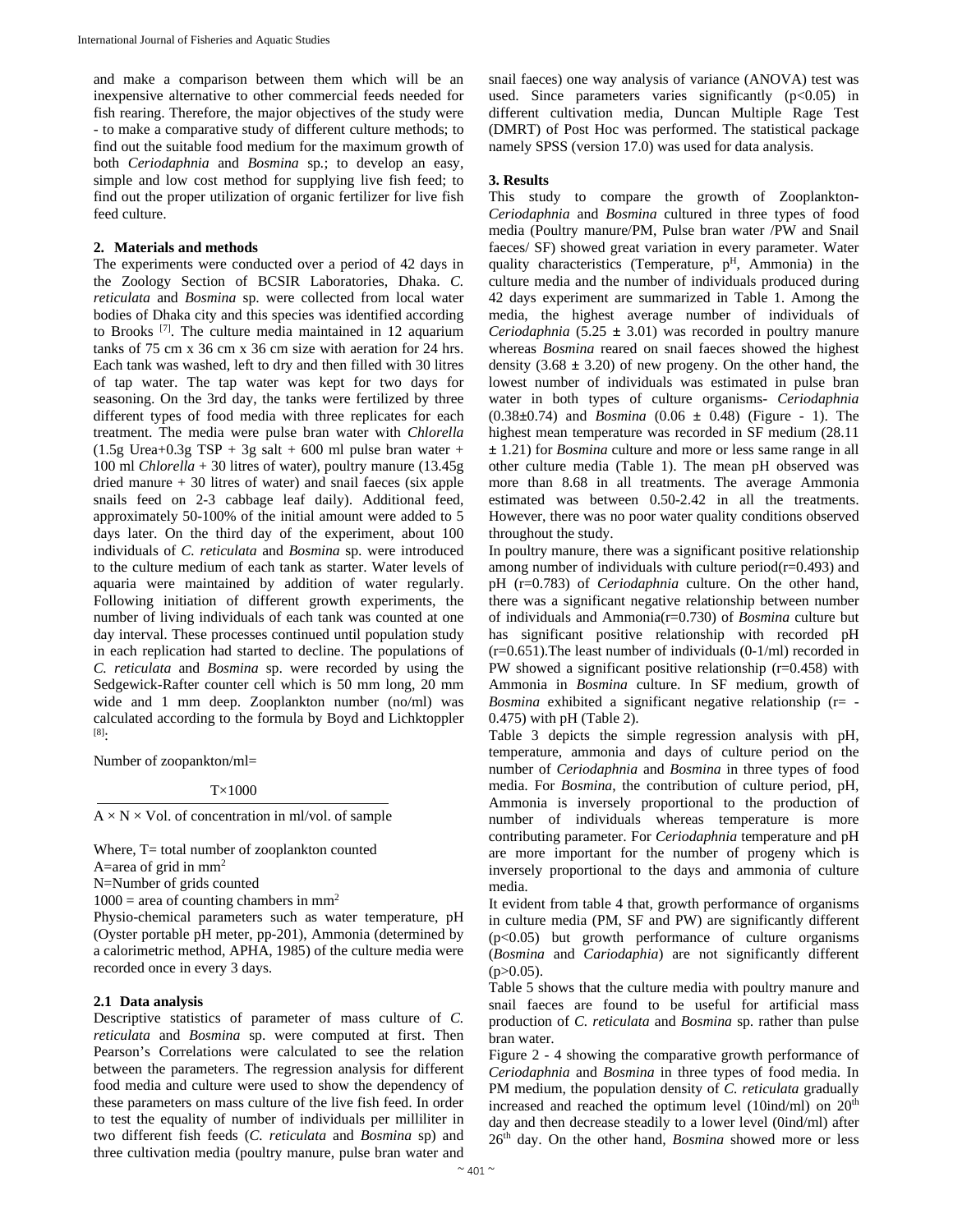average growth rate over the period with peak abundances (10ind/ml) from 28 to 32th days. There was no figure for complete declined of this organism (Fig.-2). In PW medium, the growth of *Ceriodaphnia* was not satisfactory as no (0ind/ml) organism was recorded after  $6<sup>th</sup>$  day of culture. *Bosmina* sp. showed more or less similar pattern with remarkable fluctuations (up to 2ind/ml) from  $10^{th}$  to  $18^{th}$  days and decreased abruptly to decline (Fig.3). The number of individual of *Ceriodaphnia* in SF medium showed gradual increase up to  $18<sup>th</sup>$  day and reached the highest level (12ind/ml) and then decreased gradually with little fluctuation (Fig. 4). The abundances of culture organisms in poultry manure was steadily increased and reached the optimum level (10ind/ml) on  $18<sup>th</sup>$  to  $20<sup>th</sup>$  days. After that the population density decreased gradually up to base level (Fig. 4).

Table 1: Average p<sup>H</sup>, temperature, ammonia and number of individuals of three different culture media

| <b>Food media</b>                     | Poultry manure (PM) |                  | Pulse bran water (PW) |                  | <b>Snail faeces (SF)</b> |                  |
|---------------------------------------|---------------------|------------------|-----------------------|------------------|--------------------------|------------------|
| <b>Parameter</b>                      | Bosmina sp.         | Cerio-daphnia    | Bosmina sp.           | Cerio-daphnia    | Bosmina sp.              | Cerio-daphnia    |
| Temperature (Mean $\pm$ SD)           | $27.88 \pm 1.23$    | $27.37 \pm 1.18$ | $27.98 \pm 0.98$      | $27.57 \pm 0.78$ | $28.11 \pm 1.21$         | $27.51 \pm 1.19$ |
| $pH$ (Mean $\pm$ SD)                  | $9.27 \pm 0.43$     | $8.84 \pm 0.82$  | $9.46 \pm 0.027$      | $8.92 \pm 0.747$ | $8.69 \pm 0.36$          | $8.68 \pm 0.80$  |
| Ammonia (Mean $\pm$ SD)               | $2.0 \pm 0.45$      | $1.92 \pm 0.59$  | $1.50 \pm 0.63$       | $2.42 \pm 0.20$  | $0.50 \pm 0.00$          | $0.50 \pm 0.00$  |
| Number Individuals (Mean $\pm$<br>SD) | $2.34 \pm 3.23$     | $5.25 \pm 3.01$  | $0.06 \pm 0.48$       | $0.38 \pm 0.74$  | $3.68 \pm 3.20$          | $2.63 \pm 2.72$  |

| <b>Food media</b> |             | <b>Poultry manure</b> |             | <b>Pulse bran water</b> | <b>Snail faeces</b> |                          |
|-------------------|-------------|-----------------------|-------------|-------------------------|---------------------|--------------------------|
| <b>Parameter</b>  | Bosmina sp. | Cerio-daphnia         | Bosmina sp. | Cerio-daphnia           | Bosmina sp.         | Cerio-daphnia            |
| Day               | $-0.257$    | $0.493*$              | $-0.366$    | $-0.262$                | $-0.227$            | $-0.149$                 |
| Temperature       | 0.005       | 0.311                 | $-0.276$    | $-0.155$                | $-0.271$            | 0.260                    |
| 'nП               | $0.651**$   | $0.783**$             | $-0.098$    | $-0.100$                | $-0.475*$           | $-0.328$                 |
| Ammonia           | $-0.730**$  | $-0.198$              | $0.458*$    | 0.383                   |                     | $\overline{\phantom{a}}$ |

\*\*Correlation is significant at the 0.01 level (2-tailed).

\*Correlation is significant at the 0.05 level (2-tailed).

# Table 3: Regression of number of individuals with p<sup>H</sup>, temperature and ammonia in three culture media

| <b>Culture</b>     | <b>Regression model</b>                           | $\mathbf{R}^2$ | Adjusted $\mathbb{R}^2$ | Sig.  |
|--------------------|---------------------------------------------------|----------------|-------------------------|-------|
| <i>Bosmina</i> sp. | $Y = -3.997 - 0.097D + 0.658T - 0.956P - 1.164A$  | 0.493          | 0.191                   | 0.002 |
| C. reticulata      | $Y = -13.065 - 0.011D + 0.248T + 1.063P - 0.121A$ | 0.221          | $-0.170$                | 0.565 |
| Media              |                                                   |                |                         |       |
| Poultry Manure     | $Y = -1.221 - 0.049D - 0.10T + 1.887P - 2.539A$   | 0.531          | 0.204                   | 0.014 |
| Pulse water        | $Y=0.057-0.06D+0.028T-0.114P+0.282A$              | 0.438          | 0.105                   | 0.088 |
| Snails             | $Y=11.131-0.019D+890T-3.723P$                     | 0.542          | 0.238                   | 0.004 |

Y: Individual/ml, D: Days, T: Temperature (<sup>0</sup>c), P: pH, A: Ammonia (mg/l)

Table 4: One way Analysis of Variance (ANOVA) of culture organisms and culture media.

|                                                 | <b>Variations</b>     | <b>Sum of Squares</b> | df  | <b>Mean Square</b> | F      | Sig.  |
|-------------------------------------------------|-----------------------|-----------------------|-----|--------------------|--------|-------|
| Culture Media                                   | <b>Between Groups</b> | 313.159               |     | 156.579            | 21.772 | 0.000 |
|                                                 | Within Groups         | 884.600               | 123 | 7.192              |        |       |
|                                                 | Total                 | 1197.759              | 125 |                    |        |       |
|                                                 | <b>Between Groups</b> | 15.365                |     | 15.365             | 1.611  | 0.207 |
| Culture Organisms<br>(Bosmina and Ceriodephina) | Within Groups         | 1182.394              | 124 | 9.535              |        |       |
|                                                 | Total                 | 1197.759              | 125 |                    |        |       |

**Table 5:** Duncan Multiple Range Test (DMRT)

| Media          |                 |            | Subset for alpha=0.05 |  |  |
|----------------|-----------------|------------|-----------------------|--|--|
|                | Sample size (n) | Subgroup-1 | Subgroup-2            |  |  |
| Pulse water    | 42              | 0.176      |                       |  |  |
| <b>Snails</b>  | 42              |            | 3.152                 |  |  |
| Poultry manure | 42              |            | 3.795                 |  |  |
| Sig.           |                 | .000       | 274                   |  |  |

Means for groups in homogeneous subsets are displayed.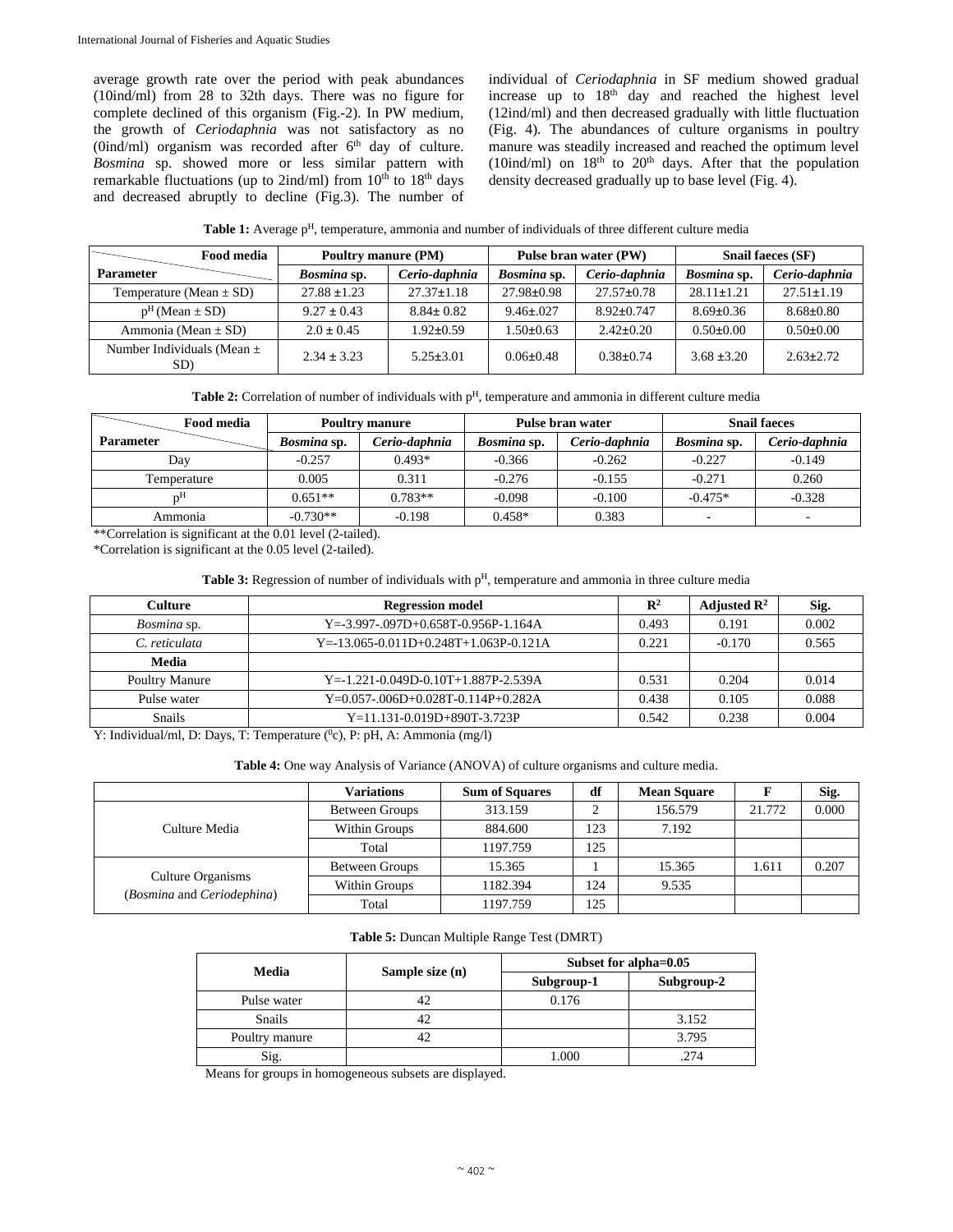

**Fig 1: Mean number of individuals of** *Bosmina* **sp. and** *Ceriodaphnia* **sp. in different culture media.**



 $\sim$  403  $\sim$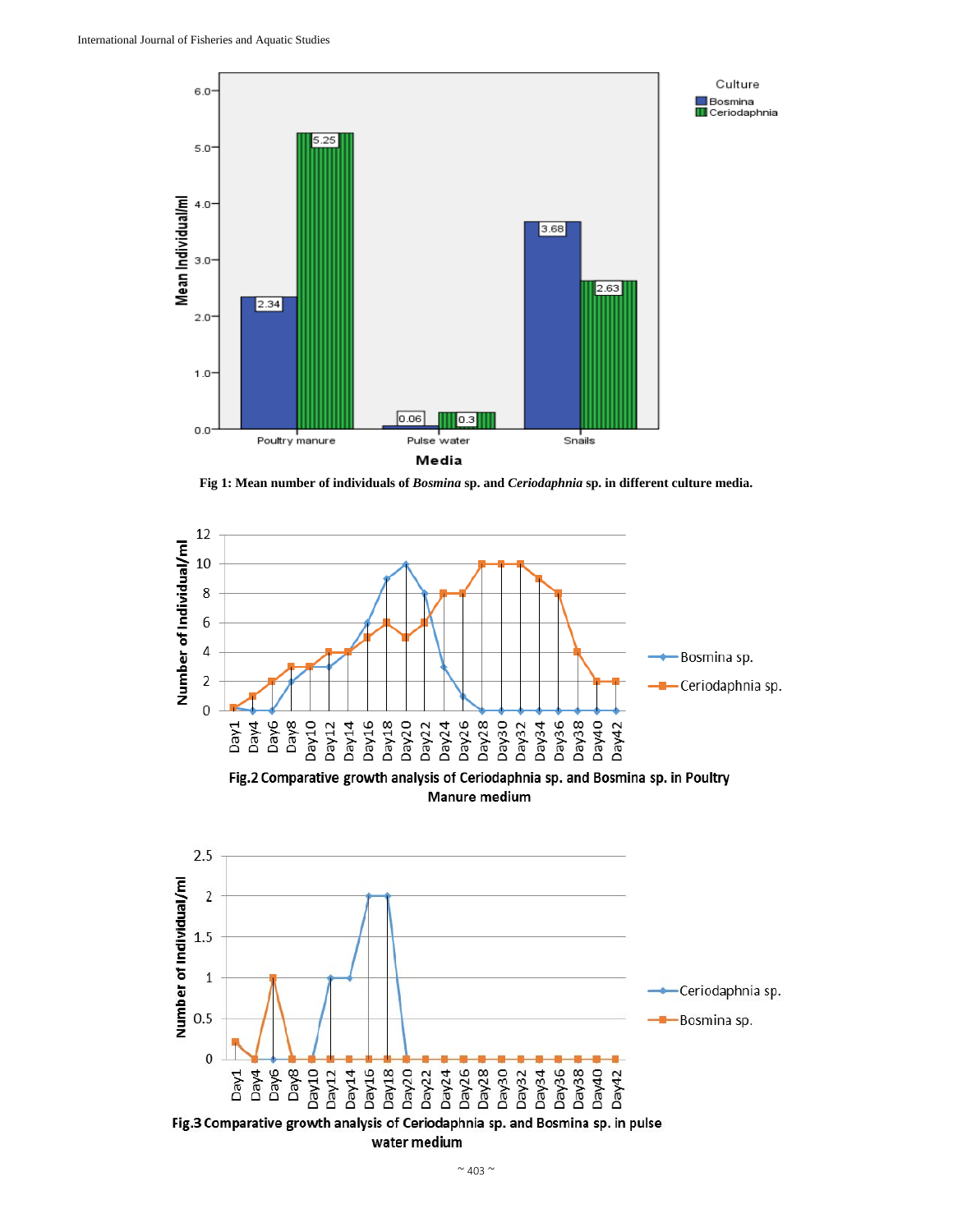

# **4. Discussion**

Growth of cultured organisms *Ceriodaphnia* and *Bosmina* sp. comparatively in three types of media revealed that poultry manure medium and snail faeces were considerably good than pulse water medium. For cladocerans, it can be observed that results due to culture medium variations, like water hardness,  $(19, 10, 11)$  are very similar to those obtained from food quality variations [12, 13]. For studying maximum production level of these two species, it was found that *Ceriodaphnia* reared in poultry manure showed the highest survival rate (1-10indi/ml) throughout the experimental period compared to snail feaces and pulse water media. On the other hand, *Bosmina* cultured in snail faeces and poultry manure media showed more or less similar pattern of highest abundance (10 indi/ml) from  $14-24$ <sup>th</sup> days but survival rate was better throughout the culture period in snail faeces medium (Fig.2 - 4).

The findings of the present study indicate that *C. reticulata* and *Bosmina* cultures in pulse bran water medium with *Chlorella* inoculums had exhibited the lowest growth and survival rate with an average of  $0.38 \pm 0.74$  and  $0.06 \pm 0.48$ respectively. It is well established that some species of *Chlorella* can liberate toxins in the water, thus altering growth and reproduction of cladocerans [14, 15, 16]. Infante and Litt [16] obtained poor growth and reproduction culturing *Daphnia pulicaria* and *Daphnia thorata* with *Chlorella* sp. These results were attributed to inhibitory effects and decreasing of filtering rates caused by *Chlorella* toxins. This findings support the poor growth rate of both organisms cultured in present study with *Chlorella* mixed pulse water.

According to Vijverberg,  $[17]$  and Fonseca,  $[18]$ , some of the most important environmental factors controlling zooplankton growing and reproduction are temperature, food quantity and quality, and the physical environment suitability. Several studies revealed that nutrient and temperature have significant effects on the life cycles of the planktonic species  $[19, 20, 21]$ which in turn affected the population growth of zooplanktons.

Temperature is responsible for decreasing development time, instar intervals, time between clutches and longevity of Zooplanktons [22, 23, 24, 25]. Vanni and Lampert [26] verified that *Daphnia galeata* reacts similarly to resource depression, regardless if it results from low food quantity or low food quality. Temperature is one of the major determinants of the feeding rate of *Ceriodaphnia*. Gopen [27] showed that *Ceriodaphnia* feed at higher rates when the water temperature

increased and it occur up to a certain level. The optimum temperature for *C. reticulata* ranged from 20-22  $^0C$  <sup>[27]</sup>. The findings of the present study oppose this study as maximum growth (10indi/ml) of *Ceriodaphnia* and *Bosmina* sp. observed at higher temperature i.e.,  $28-30$  °C which is quite similar to findings of  $[28]$  who reported that temperature ranging from 26– 31 <sup>o</sup>C to be favorable for laboratory and outdoor cultures of zooplankter, *Moina macrocopa*.

It is apparent that temperature alone may not account for variations in plankton densities as other parameters such as high pH, alkalinity, carbon dioxide but nutrients are also responsible for the organic mass production <sup>[29]</sup>. Hydrogen ion concentrations have great impact on the survival, growth and reproduction rates of cladocera  $[30, 31]$ . The results of the present study exhibited that pH recorded in the poultry manure medium have a significant effects on the growth of both *C. reticulata* and *Bosmina* sp. Ammonia recorded in poultry manure medium has a significantly negative relationship for *C. reticulata* but significantly positive relationship in pulse bran water for *Bosmina* culture (Table 2).

# **5. Conclusion**

Poultry manure was found to be a relatively better food source for *C. reticulata* than snail faeces and pulse water with *Chlorella* inoculums in laboratory cultures. Snail faeces produced naturally by feeding cabbage leaves could be an excellent medium for mass culture of *Bosmina* sp. in controlled environment. The study therefore reveals poultry manure as a better source of organic manure compared to other organic manure. However, further research is needed before stepping into a large scale production of *C. reticulata* and *Bosmina* sp. using different doses of applied food media as fertilizer and to obtain optimum growth rate and continuous production of live fish feed.

# **6. References**

- 1. Emiliani C. Planktic / Planktonic, Necktic / Nektonic, Benthic / Benthonic Journal of Paleontology. 1991; 65 (2)**:**329.
- 2. Adeyemo AAJ, Oladosu GA Ayinla OA *et al.* Growth and survival of African Catfish species, *Clarias gariepinus*  (Burchell) *Heterobranchus bidorsalis* (Geoffrey) and Heteroclarias reared on *Moina dubia* in comparison with other life feed sources. Aquaculture 1994; 119: 41 - 45.